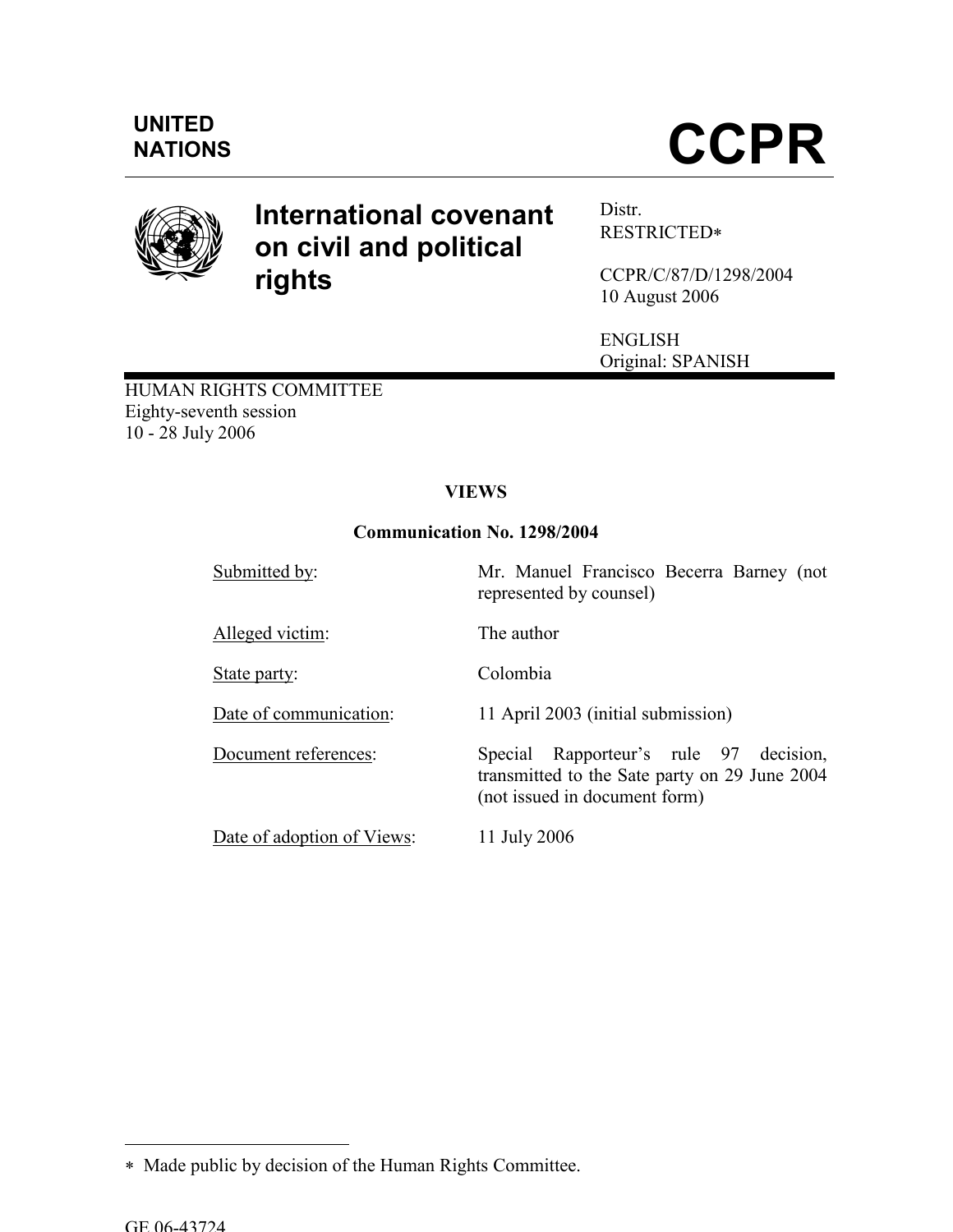Subject matter: Trial and conviction of a person involved in the illegal financing of a presidential campaign

 Procedural issues: Failure to exhaust domestic remedies, insufficiently substantiated claim

Substantive issues: Violation of the right to due process

Articles of the Covenant: 2 and 14

Articles of the Optional Protocol: 2 and 5, paragraph 2 (b)

 On 11 July 2006, the Human Rights Committee adopted the annexed draft as the Committee's Views, under article 5, paragraph 4, of the Optional Protocol in respect of communication No. 1298/2004. The text of the Views is appended to the present document.

# [ANNEX]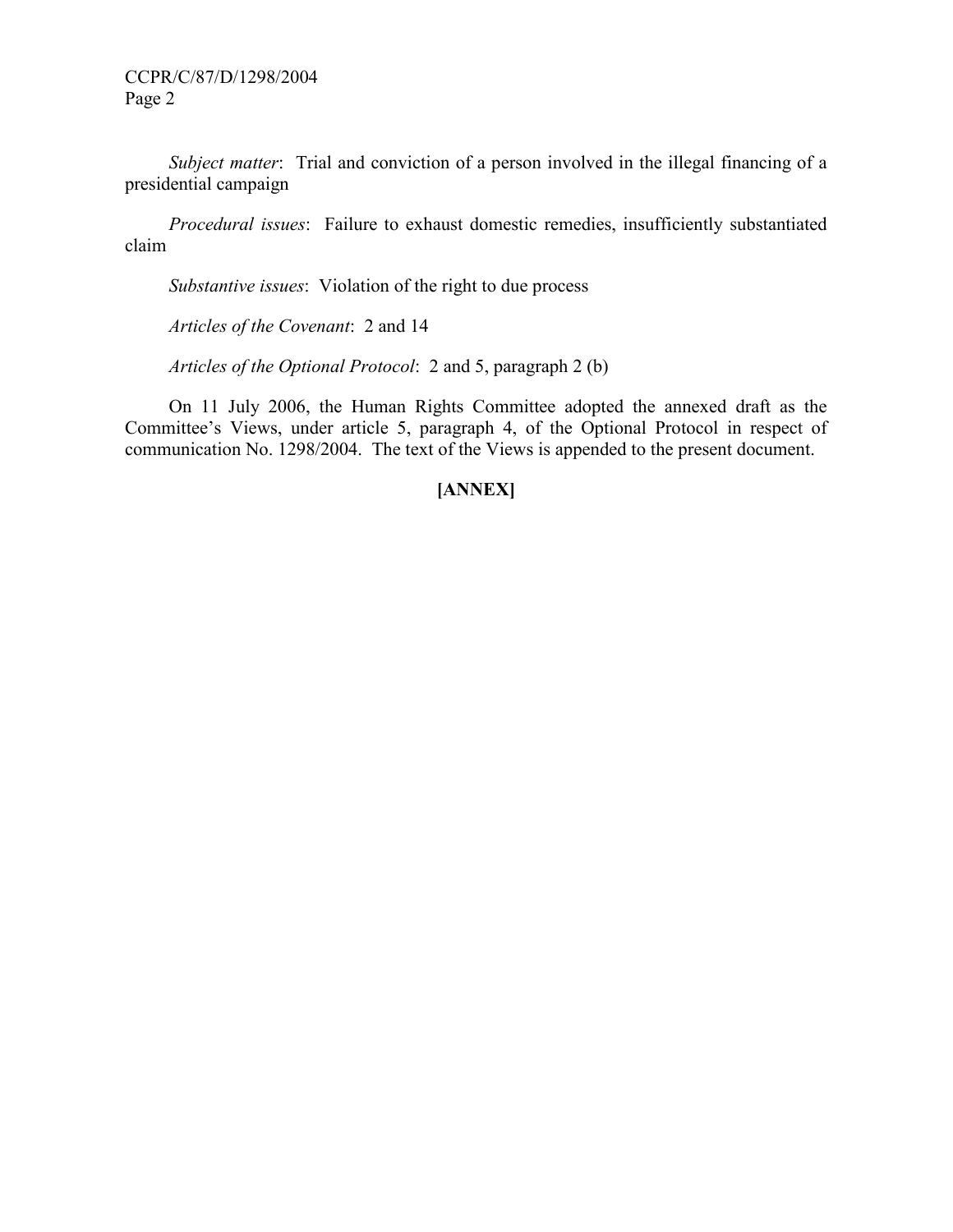## ANNEX

# VIEWS OF THE HUMAN RIGHTS COMMITTEE UNDER ARTICLE 5, PARAGRAPH 4, OF THE OPTIONAL PROTOCOL TO THE INTERNATIONAL COVENANT ON CIVIL AND POLITICAL RIGHTS

Eighty-seventh session

#### concerning

#### Communication No. 1298/2004\*

| Submitted by:          | Mr. Manuel Francisco Becerra Barney (not<br>represented by counsel) |
|------------------------|---------------------------------------------------------------------|
| Alleged victim:        | The author                                                          |
| State party:           | Colombia                                                            |
| Date of communication: | 11 April 2003 (initial submission)                                  |

 The Human Rights Committee, established under article 28 of the International Covenant on Civil and Political Rights,

Meeting on 11 July 2006,

 Having concluded its consideration of communication No. 1298/2004, submitted to the Human Rights Committee on behalf of Mr. Manuel Becerra Barney under the Optional Protocol to the International Covenant on Civil and Political Rights,

 Having taken into account all written information made available to it by the author of the communication, and the State party,

Adopts the following:

<sup>\*</sup> The following members of the Committee participated in the examination of the present communication: Mr. Abdelfattah Amor, Mr. Nisuke Ando, Mr. Prafullachandra Natwarlal Bhagwati, Mr. Alfredo Castillero Hoyos, Ms. Christine Chanet, Mr. Edwin Johnson, Mr. Walter Kälin, Mr. Ahmed Tawfik Khalil, Mr. Rajsoomer Lallah, Mr. Michael O'Flaherty, Ms. Elisabeth Palm, Sir Nigel Rodley, Mr. Ivan Shearer, Mr. Hipólito Solari-Yrigoyen, Ms. Ruth Wedgwood and Mr. Roman Wieruszewski.

Pursuant to rule 90 of the Committee's rules of procedure, Committee member Mr. Rafael Rivas Posada did not participate in the adoption of the present decision.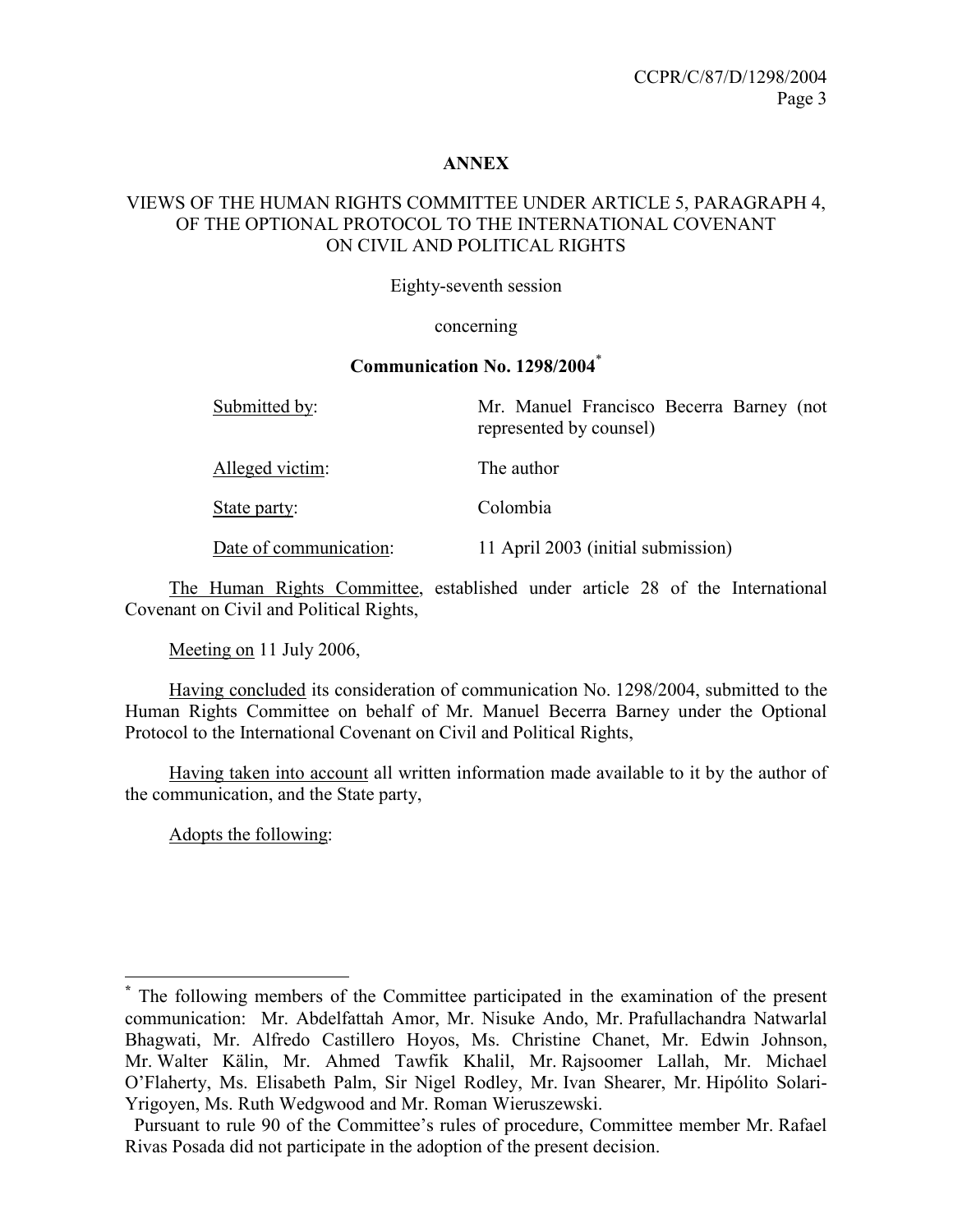# Views under article 5, paragraph 4, of the Optional Protocol

1.1 The author of the communication, dated 11 April 2003, is Manuel Francisco Becerra Barney, a Colombian citizen born in 1951. He claims to be the victim of violations by Colombia of article 2, paragraphs 1 and 3 (a) and (c), and article 14 of the Covenant. He is not represented by counsel.

1.2 The Optional Protocol entered into force for the State party on 29 January 1970.

# Factual Background

2.1 The author was Comptroller-General and former Colombian Minister of Education, at the time of the events he relates. After the 1994 presidential elections, the Colombian Prosecutor-General launched investigations into the financing of the election campaign run by the President-elect, Ernesto Samper Pizano, who was said to have received drugtrafficking money in the form of donations from members of the Cali cartel. The investigations, of ministers and members of Parliament for the most part, led to what became known as the "8000 trial". They included an inspection of the offices of Chilean citizen Guillermo Alejandro Pallomari González, the main person responsible for the financing of the Cali cartel, during which books were seized and the organization's financial movements were revealed. When questioned, Pallomari incriminated the author in the illegal funding of Ernesto Samper's presidential campaign.

2.2 On 31 January 1996, the author was detained by order of the Prosecutor-General. He states that he was questioned from behind mirrors and was never able to see the individuals questioning him. Once the investigation phase was over, the case was forwarded to the competent government prosecutor's office. By decision dated 26 September 1996, the prosecutor charged the author with receiving drug-trafficking money to finance the election campaign of the then presidential hopeful, accusing him of "illicit enrichment of individuals for the benefit of third parties" and impounding some of the property he owned.

2.3 By a collegial decision dated 22 August 1997, the Cali Regional Court, which was made up of faceless judges, found the author guilty of illicit enrichment of individuals for the benefit of third parties and sentenced him to 5 years and 10 months in prison, a fine of 300 million Colombian pesos (approximately US\$ 125,000), the equivalent of what he was said to have received unlawfully, and disqualification from public office or functions for the duration of his sentence. The author states that the trial was held behind closed doors in Cali, and that he was neither present nor represented there, being held in custody in Bogota, some 550 km away. He further states that, although the statements given under interrogation by prosecution witness Guillermo Pallomari were regarded as key evidence during the pretrial proceedings, that evidence has never been presented and his lawyer has, therefore, never been able to question the person who incriminated him. He states that the judge's identity was kept secret.

2.4 The author appealed his sentence before the National Court, claiming procedural irregularities, in particular the fact that the judgement was based on statements made by a witness who was not under oath and in disregard of the principle of adversarial proceedings, and that the trial had been conducted without proper guarantees of due process. He states that the National Court was also made up of faceless judges, that it did not consider the case in a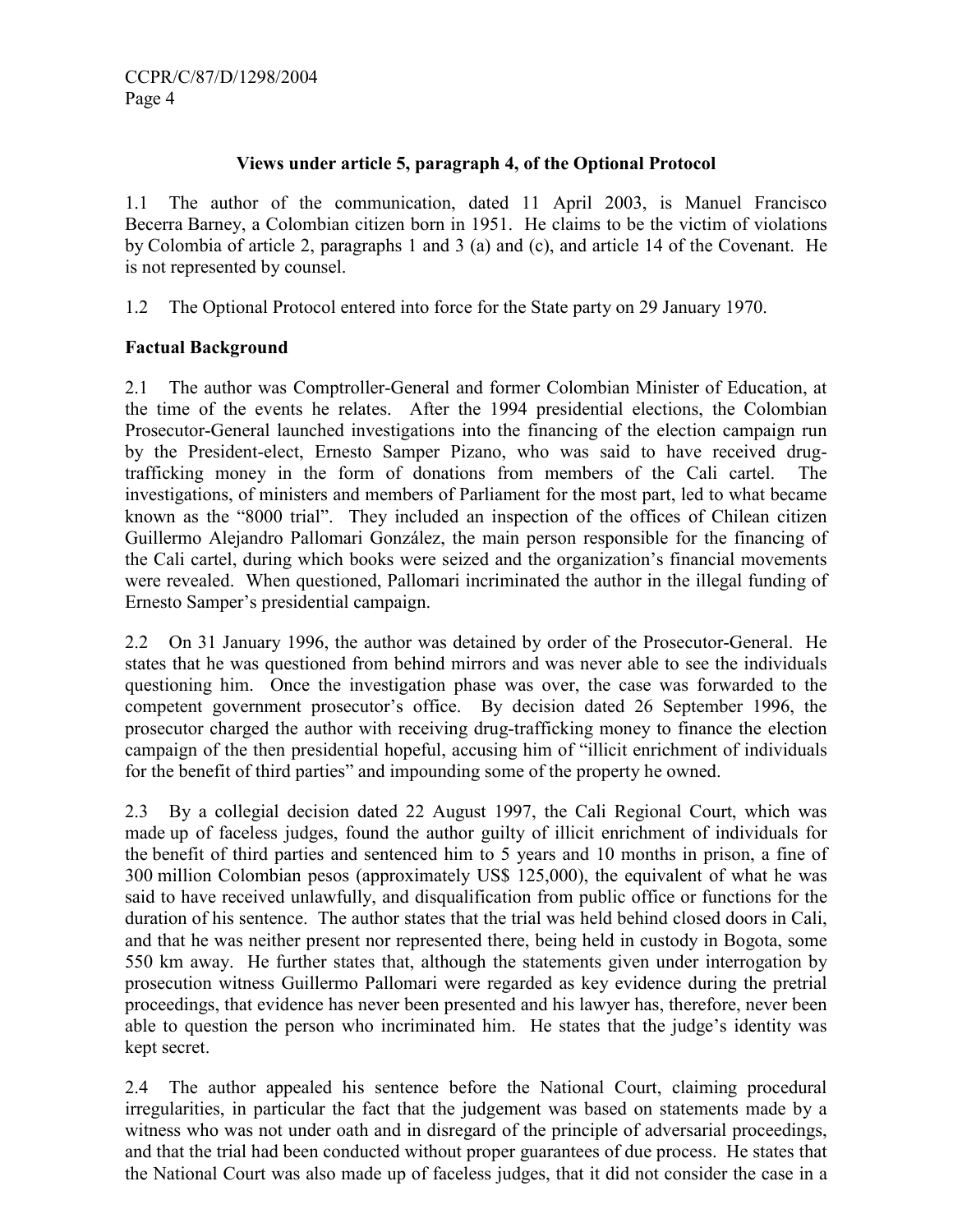public hearing, and that neither he nor his lawyer was present. By decision dated 24 July 1998, the National Court dismissed the appeal and increased the prison sentence handed down by the lower court to seven years. This, the author maintains, is contrary to the principle of non reformatio in peius acknowledged in article 31 of the Colombian Constitution, which prohibits any increase in the sentence handed down in first instance when, as in this case, the convicted individual is the only party to appeal.

2.5 The author applied to have the National Court's ruling quashed, again claiming procedural irregularities besides violation of the principle of non reformatio in peius. The Criminal Cassation Chamber of the Supreme Court dismissed the appeal on 2 October 2001.

2.6 On 19 November 2001, the author applied to the Constitutional Court for protection (tutela) against the sentences handed down by the appeal court and in cassation proceedings, claiming a violation of the right to due process, equality before the courts and access to the administration of justice. In a ruling dated 3 December 2001, the Disciplinary Jurisdictional Chamber of the Cundinamarca Division Council of the Judiciary granted tutela and revoked the sentence handed down by the Supreme Court in cassation proceedings on the grounds that the ban on reformatio in peius when the convicted individual is the only party to appeal had been broken. It gave the Cali Court 48 hours to return the case file to the Criminal Cassation Chamber of the Supreme Court for a fresh ruling that fully respected the principle of non reformatio in peius.

2.7 By decision dated 19 March 2002, the Supreme Court declined to give effect to the tutela ruling, arguing that since the Supreme Court was the highest court of ordinary jurisdiction its judgements had the force of res judicata and a remedy of tutela was not, therefore, competent. The author points out that this was the first time the Supreme Court had ever declined to give effect to a protective ruling, stressing that previously, in similar cases, the Court had always accepted applications for protection. This refusal to give effect to the ruling, the author says, led to what became known as the "train crash", a face-off between the different public powers, especially between the Supreme Court and a Constitutional Court, resulting from the entry into force of the new Colombian Constitution of July 1991.

2.8 On 17 May 2002 the Branch Council of the Judiciary declared it had no jurisdiction to consider the complaint for contempt of court which the author wished to lodge against the Criminal Cassation Chamber of the Supreme Court, and referred the application for disciplinary action to the House of Representatives in Congress. To date, the Charges Committee of the House of Representatives has not pronounced on the matter of what penalties, if any, should be imposed on the justices of the Criminal Cassation Chamber for failure to accept the protective ruling.

# The complaint

3.1 The author claims to be a victim of a breach of article 14, since he was found guilty in first instance and on appeal by faceless judges, both trials were held behind closed doors and he was denied the right to be heard publicly, to defend himself and to question the prosecution witness.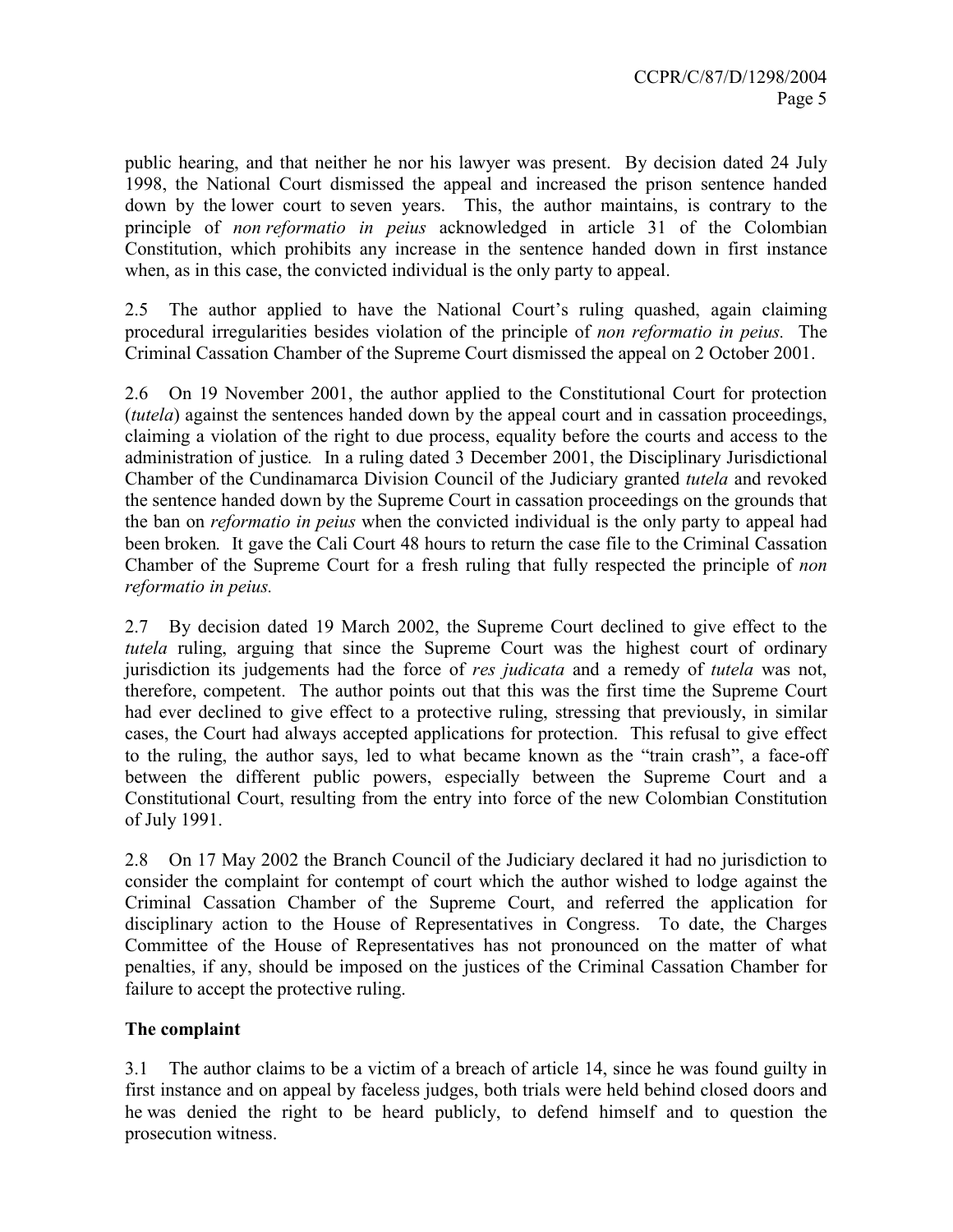3.2 The author also alleges a violation of article 2, paragraph 1, in the form of discrimination against him by the Supreme Court when it declined to accept the protective ruling awarded in his favour, thereby departing from its previous practice in similar cases.

3.3 Lastly, the author alleges a violation of article 2, paragraph 3 (a) and (c), because the Supreme Court declined to accept the protective ruling, leaving the author without an effective remedy for the violation of his rights as acknowledged in the Covenant.

# Observations by the State party on admissibility and comments by the author

4.1 In observations submitted on 1 November 2005, the State party comments that the House of Representatives has yet to pronounce on the complaint for contempt of court lodged by the author against the Criminal Cassation Chamber of the Supreme Court. It adds that a justice of the Supreme Court has lodged an appeal against the protection ruling before the Cundinamarca Division Council of the Judiciary but that appeal has not yet been settled, and as a result the protective ruling is not yet fully in effect. The State party claims that the remedies available under domestic law have not been exhausted, and the communication should therefore be declared inadmissible.

4.2 The State party further maintains that the author's allegations are not adequately grounded in any injury liable to be accepted as a violation of the human rights acknowledged in the Covenant and that, therefore, his complaint is inadmissible.

4.3 On the merits, the State party notes that the Committee has no jurisdiction to determine whether there has been a violation of article 2, paragraphs 1 and 3, since those paragraphs refer to a general commitment made by the State party upon signing the Covenant from which no specific right that individuals may invoke in isolation can be deduced.

4.4 In connection with the author's complaints relating to article 14, the State party asserts that there is not enough information to establish whether there has been a violation of the right to equality before the courts, the author having presented no evidence to indicate that the Supreme Court has actually taken a different course in applications for protection similar to those brought by the author: the allegation is thus baseless.

4.5 Regarding the alleged violation of the right to be publicly heard with all due safeguards, the State party refers to Constitutional Court ruling No. C-040 of 1997 on the legality of proceedings conducted by the regional courts operating at the time of the events in question, among them the proceedings against the author. The State party points out that the Court indicated at that time that a public hearing was not a constitutional requirement of proceedings and was not necessary or obligatory. The legislature was thus entitled to do away with that stage of a trial, as it then did by adopting rules to govern the "Public Order Court" which allowed the court anonymity. The State party says that the expression "to be present" does not, in the Constitutional Court's interpretation, necessarily require the accused to be physically present at the proceedings but rather to be involved for the purpose of exercising the right to a defence. It concludes by saying that the judicial formalities both in first instance and on appeal were completed in the presence of the author's attorney, and the author's right to a defence was thus guaranteed.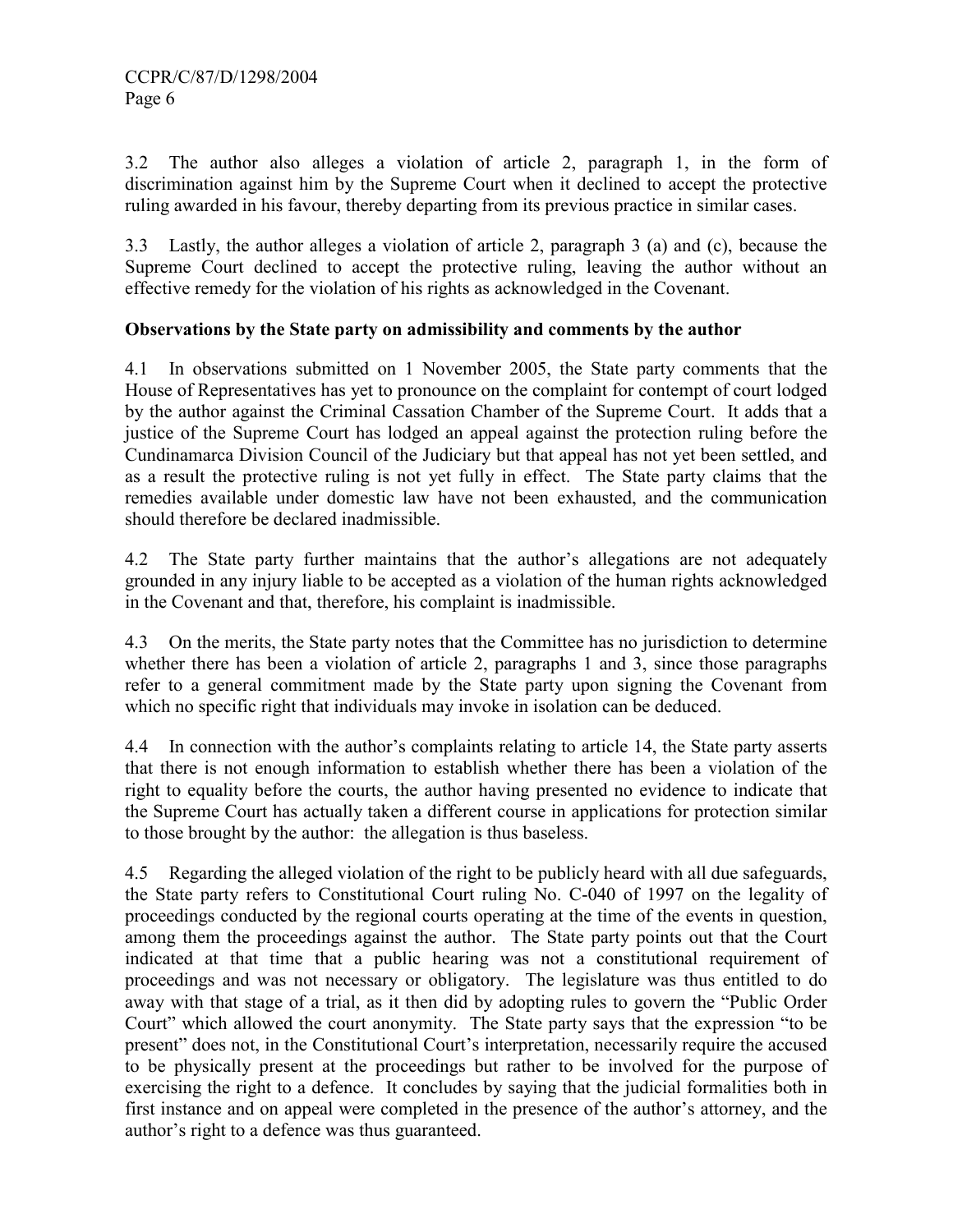5.1 In his comments of 4 January 2006, the author states that he has brought 10 different procedural actions since being convicted in 1996 (10 years ago), including all the ordinary and extraordinary remedies available, and the State party cannot claim that domestic remedies have not been exhausted. He points out that the complaint of contempt of court is not a domestic remedy but a disciplinary measure directed at justices who fail to uphold the constitutional rights to tutela or protection, the only effect of which would be to impose penalties on the justices concerned.

5.2 The author challenges the State party's claims that his representative was given a hearing during the trials in first instance and on appeal. He insists that both trials were held behind closed doors, that there was no oral or public hearing at any time, and that neither he nor his representative was allowed to be present, especially since the identity of the judges who handed down the various sentences was kept secret. He draws attention to the contradiction between the State party's claims acknowledging and justifying the practice of conducting trials without a public hearing and the later claim that his lawyer was given a hearing. He reaffirms, as stated in his initial claims, that his defence was always conducted in writing, that he never knew who his judges were, and that his lawyer was never permitted to question the prosecution witness.

# Issues and proceedings before the Committee

## Material issues and special pleas

6.1 Before considering any claim contained in a communication, the Human Rights Committee must, in accordance with rule 93 of its Rules of Procedure, decide whether or not the communication is admissible under the Optional Protocol to the Covenant.

6.2 The Committee has ascertained that the same matter is not being examined under another procedure of international investigation or settlement for purposes of article 5, paragraph 2 (a), of the Optional Protocol.

6.3 On the exhaustion of domestic remedies, the Committee notes the State party's assurance that a complaint of contempt of court against the justices of the Criminal Cassation Chamber of the Supreme Court is under consideration in the House of Representatives. However, the Committee also notes the author's statement that this complaint is a disciplinary measure directed against those justices and not an appeal which would allow his case to be reviewed. The State party cannot, therefore, claim that the author should wait for the House of Representatives in Congress to pronounce on his complaint before the Committee can consider the case under the Optional Protocol, especially when the complaint has been pending before the House for four years and does not afford a real opportunity for the author's case to be reconsidered.

6.4 The Committee further notes the State party's allegations that the protective ruling (tutela) has been challenged by a Supreme Court justice and that, therefore, domestic remedies have not been exhausted. The Committee observes that the challenged ruling granted protection to the author and that it is that very ruling which the Supreme Court declined to give effect to. That being so, the challenge to this ruling is irrelevant for the purpose of affording the author an effective remedy within the meaning of article 5, paragraph 2 (b), of the Optional Protocol.